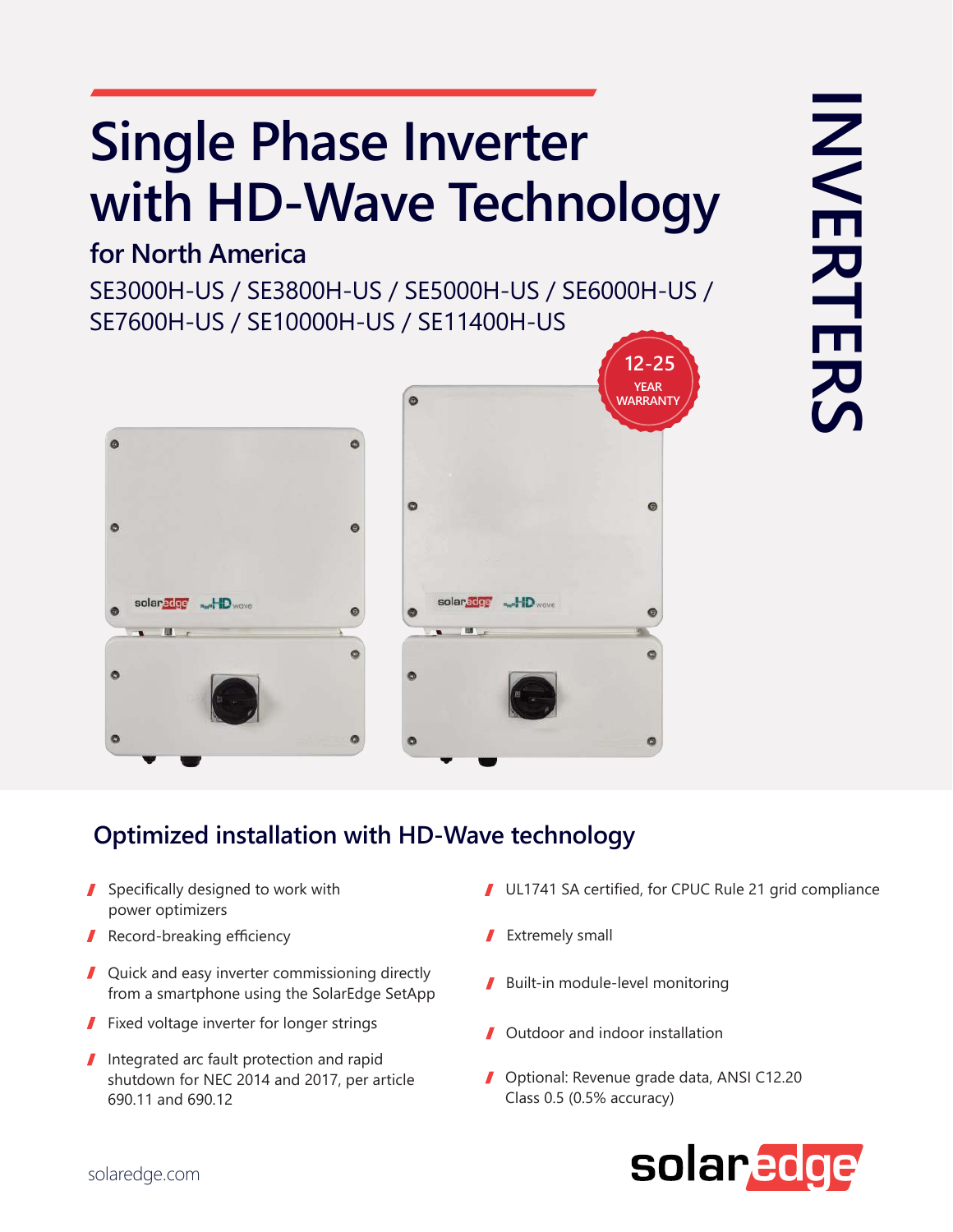## **Single Phase Inverter with HD-Wave Technology for North America**

### SE3000H-US / SE3800H-US / SE5000H-US / SE6000H-US/ SE7600H-US / SE10000H-US / SE11400H-US

|                                                                                 | <b>SE3000H-US</b>           | <b>SE3800H-US</b>          | <b>SE5000H-US</b> | <b>SE6000H-US</b>          |                | SE7600H-US SE10000H-US SE11400H-US |                              |     |  |
|---------------------------------------------------------------------------------|-----------------------------|----------------------------|-------------------|----------------------------|----------------|------------------------------------|------------------------------|-----|--|
| APPLICABLE TO INVERTERS WITH<br>PART NUMBER                                     | SEXXXXH-XXXXXBXX4           |                            |                   |                            |                |                                    |                              |     |  |
| <b>OUTPUT</b>                                                                   |                             |                            |                   |                            |                |                                    |                              |     |  |
| Rated AC Power Output                                                           | 3000                        | 3800 @ 240V<br>3300 @ 208V | 5000              | 6000 @ 240V<br>5000 @ 208V | 7600           | 10000                              | 11400 @ 240V<br>10000 @ 208V | VA. |  |
| Maximum AC Power Output                                                         | 3000                        | 3800 @ 240V<br>3300 @ 208V | 5000              | 6000 @ 240V<br>5000 @ 208V | 7600           | 10000                              | 11400 @ 240V<br>10000 @ 208V | VA  |  |
| AC Output Voltage Min.-Nom.-Max.<br>$(211 - 240 - 264)$                         | $\checkmark$                | $\checkmark$               | $\checkmark$      | $\checkmark$               | ✓              | $\checkmark$                       | $\checkmark$                 | Vac |  |
| AC Output Voltage Min.-Nom.-Max.<br>$(183 - 208 - 229)$                         | ÷                           | $\checkmark$               | $\sim$            | $\checkmark$               | $\sim$         | ÷,                                 | $\checkmark$                 | Vac |  |
| AC Frequency (Nominal)                                                          | $59.3 - 60 - 60.5(1)$       |                            |                   |                            |                |                                    |                              | Hz  |  |
| Maximum Continuous Output<br>Current @240V                                      | 12.5                        | 16                         | 21                | 25                         | 32             | 42                                 | 47.5                         | А   |  |
| Maximum Continuous Output<br>Current @208V                                      | ٠                           | 16                         | ÷.                | 24                         |                | ÷                                  | 48.5                         | А   |  |
| Power Factor                                                                    | 1, adjustable -0.85 to 0.85 |                            |                   |                            |                |                                    |                              |     |  |
| <b>GFDI Threshold</b>                                                           |                             |                            |                   |                            |                |                                    |                              | А   |  |
| Utility Monitoring, Islanding<br>Protection, Country Configurable<br>Thresholds | Yes                         |                            |                   |                            |                |                                    |                              |     |  |
| <b>INPUT</b>                                                                    |                             |                            |                   |                            |                |                                    |                              |     |  |
| Maximum DC Power @240V                                                          | 4650                        | 5900                       | 7750              | 9300                       | 11800          | 15500                              | 17650                        | W   |  |
| Maximum DC Power @208V                                                          | $\sim$                      | 5100                       | $\sim$            | 7750                       | $\overline{a}$ | $\overline{a}$                     | 15500                        | W   |  |
| Transformer-less, Ungrounded                                                    | Yes                         |                            |                   |                            |                |                                    |                              |     |  |
| Maximum Input Voltage                                                           | 480                         |                            |                   |                            |                |                                    |                              | Vdc |  |
| Nominal DC Input Voltage                                                        | 380<br>400                  |                            |                   |                            |                |                                    | Vdc                          |     |  |
| Maximum Input Current @240V(2)                                                  | 8.5                         | 10.5                       | 13.5              | 16.5                       | 20             | 27                                 | 30.5                         | Adc |  |
| Maximum Input Current @208V(2)                                                  | ä,                          | 9                          |                   | 13.5                       |                | L.                                 | 27                           | Adc |  |
| Max. Input Short Circuit Current                                                | 45                          |                            |                   |                            |                |                                    |                              | Adc |  |
| Reverse-Polarity Protection                                                     | Yes                         |                            |                   |                            |                |                                    |                              |     |  |
| Ground-Fault Isolation Detection                                                | 600ko Sensitivity           |                            |                   |                            |                |                                    |                              |     |  |
| Maximum Inverter Efficiency                                                     | 99<br>99.2                  |                            |                   |                            |                |                                    |                              | %   |  |
| CEC Weighted Efficiency                                                         | 99                          |                            |                   |                            |                |                                    | 99 @ 240V<br>98.5 @ 208V     | %   |  |
| Nighttime Power Consumption                                                     | < 2.5                       |                            |                   |                            |                |                                    |                              | W   |  |

(1) For other regional settings please contact SolarEdge support

<sup>(2)</sup> A higher current source may be used; the inverter will limit its input current to the values stated